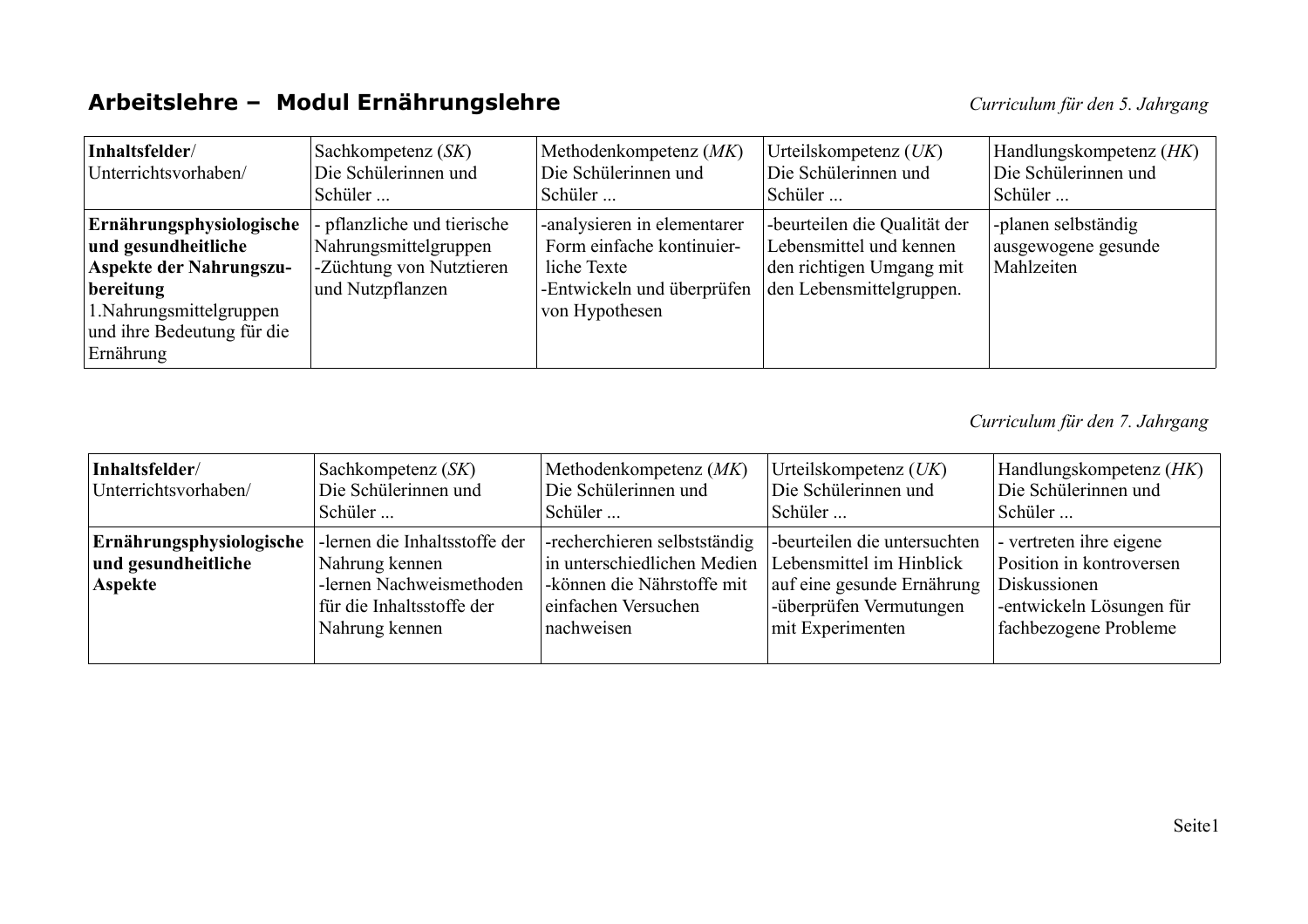## Arbeitslehre - Modul Ernährungslehre

| Inhaltsfelder/<br>Unterrichtsvorhaben/                            | Sachkompetenz (SK)<br>Die Schülerinnen und<br>Schüler                                                    | Methodenkompetenz $(MK)$<br>Die Schülerinnen und<br>Schüler                                                                                                                                                                                                             | Urteilskompetenz $(UK)$<br>Die Schülerinnen und<br>Schüler                                                                                                                                                                                                                                                                                                                                                                                                                            | Handlungskompetenz (HK)<br>Die Schülerinnen und<br>Schüler                                                                                                                |
|-------------------------------------------------------------------|----------------------------------------------------------------------------------------------------------|-------------------------------------------------------------------------------------------------------------------------------------------------------------------------------------------------------------------------------------------------------------------------|---------------------------------------------------------------------------------------------------------------------------------------------------------------------------------------------------------------------------------------------------------------------------------------------------------------------------------------------------------------------------------------------------------------------------------------------------------------------------------------|---------------------------------------------------------------------------------------------------------------------------------------------------------------------------|
| Ernährungsphysiologische<br>und gesundheitliche<br><b>Aspekte</b> | -Einflussfaktoren auf das<br>eigene Ernährungsverhaltens<br>-Essstörungen<br>-Spezielle Ernährungsweisen | -recherchieren selbstständig<br>innerhalb und außerhalb der<br>Schule in unterschiedlichen<br>Medien und beschaffen ziel-<br>gerichtet Informationen<br>(MK1)<br>-analysieren und<br>interpretieren Texte und<br>Statistiken<br>-vergleichen kontroverse<br>Standpunkte | -beurteilen unterschiedliche<br>Handlungsweisen und<br>dahinter liegende Interessen<br>hinsichtlich der zugrunde<br>liegenden wertmaßstäbe<br>sowie deren Verallgemein-<br>erbarkeit (UK3)<br>-beurteilen komplexere Si-<br>tuationen oder Ereignisse<br>aus verschiedenen Pers-<br>pektiven (UK4)<br>-beurteilen im Kontext eines<br>komplexen Falles oder<br>Beispiels mit Entschei-<br>dungscharakter Möglich-<br>keiten, Grenzen und Folgen<br>darauf bezogenen Handelns<br>(UK5) | -erstellen Produkte zu<br>fachbezogenen<br>Sachverhalten<br>-vertreten die eigene<br>Position<br>-nehmen andere Positionen<br>ein<br>-finden Lösungswege oder<br>Lösungen |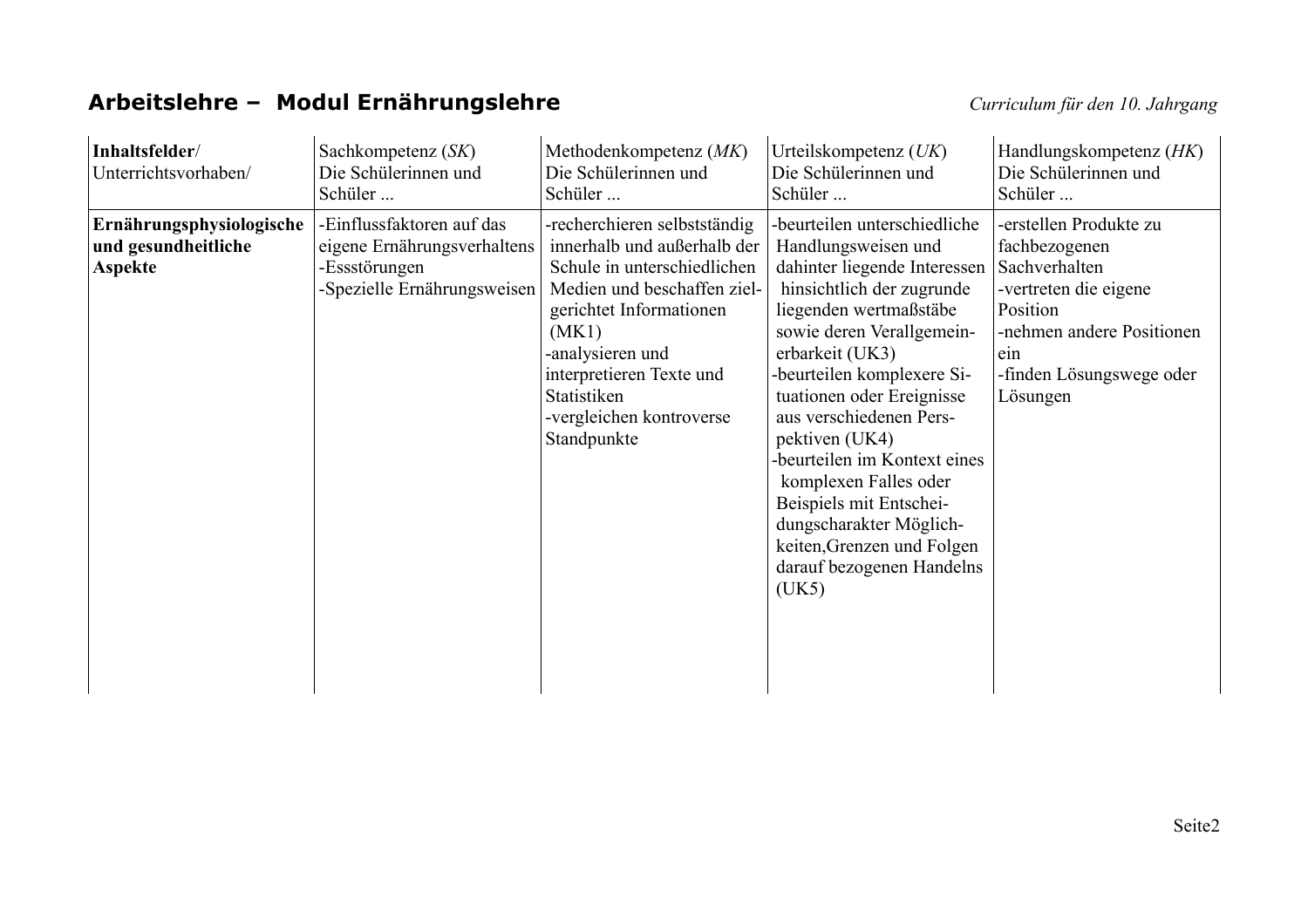| Inhaltsfelder/<br>Unterrichtsvorhaben/                                                                                               | Sachkompetenz (SK)<br>Die Schülerinnen und<br>Schüler                                                                                                                                                                                                                                                                                                                                                                                                             | Methodenkompetenz $(MK)$<br>Die Schülerinnen und<br>Schüler                                                                                                                                                                                                                                          | Urteilskompetenz $(UK)$<br>Die Schülerinnen und<br>Schüler                                                                                                                                                                                                                                                                                           | Handlungskompetenz (HK)<br>Die Schülerinnen und<br>Schüler                                                                          |
|--------------------------------------------------------------------------------------------------------------------------------------|-------------------------------------------------------------------------------------------------------------------------------------------------------------------------------------------------------------------------------------------------------------------------------------------------------------------------------------------------------------------------------------------------------------------------------------------------------------------|------------------------------------------------------------------------------------------------------------------------------------------------------------------------------------------------------------------------------------------------------------------------------------------------------|------------------------------------------------------------------------------------------------------------------------------------------------------------------------------------------------------------------------------------------------------------------------------------------------------------------------------------------------------|-------------------------------------------------------------------------------------------------------------------------------------|
| Ernährungsphysiologische<br>und gesundheitliche<br><b>Aspekte der Nahrungszu-</b><br>bereitung<br>1. Arbeiten in der Schul-<br>küche | -benennen Einrichtungen,<br>Funktionsbereiche und<br>Arbeitsmittel in der<br>Schulküche<br>-erklären sicherheitsre-<br>levante Aspekte in der<br>Schulküche sowie den<br>sicheren Umgang mit Ar-<br>beitsmitteln bei der<br>Nahrungszubereitung<br>-erläutern Rezepte und be-<br>schreiben einfache Ver-<br>fahren der Nahrungsmittel-<br>-zubereitung<br>-erläutern Maßnahmen zur<br>persönlichen Hygiene sowie<br>zur Arbeitsplatz-und Le-<br>bensmittelhygiene | -analysieren in elementarer<br>Form einfache kontinuier-<br>liche Texte(MK6)<br>-entwickeln angeleitet Kri-<br>terien für die Qualität von<br>zubereiteten Speisen<br>(MK11)<br>-präsentieren einfache<br>Speisen und Gerichte unter<br>ästhetischen und funktio-<br>nalen Gesichtspunkten<br>(MK14) | -bewerten das eigene Ar-<br>beitsverhalten sowie kör-<br>pernahe Gegenstände<br>(u.a.Kleidung, Schmuck)<br>im Hinblick auf potenzielle<br>Gefährdungen<br>-entscheiden über die Reih-<br>enfolge von Arbeits-<br>Schritten und begründen<br>ihre Entscheidung<br>-bewerten Rezepte in Hin-<br>blick auf ihre Verständlich-<br>keit und Umsetzbarkeit | -be-und verarbeiten einfach<br>handhabbare Lebensmittel<br>(HK1)<br>-bedienen und pflegen<br>einfache Geräte und<br>Maschinen (HK2) |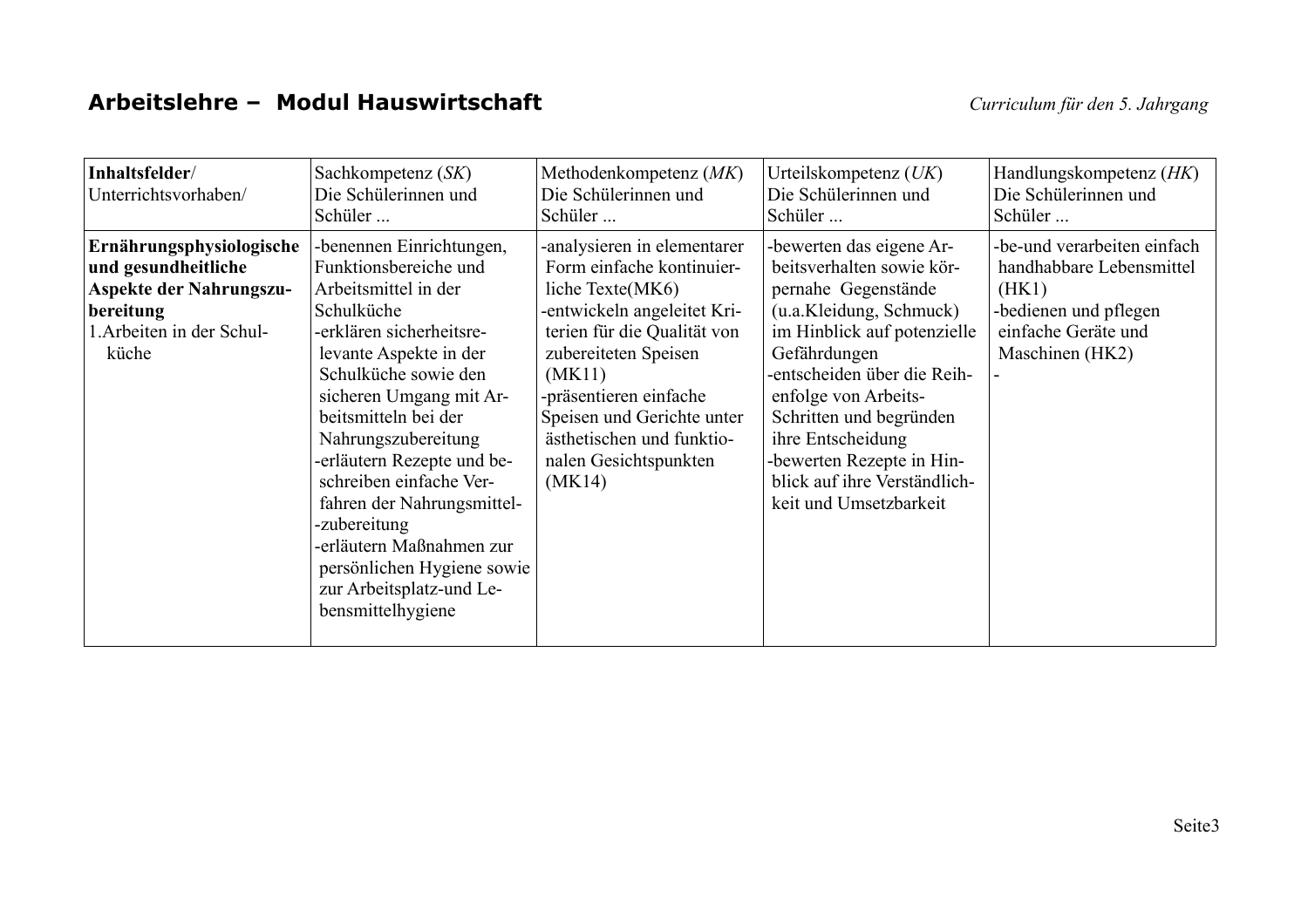| Inhaltsfelder/<br>Unterrichtsvorhaben/                                                                                                                      | Sachkompetenz (SK)<br>Die Schülerinnen und<br>Schüler                                                                                                                                                                                               | Methodenkompetenz (MK)<br>Die Schülerinnen und<br>Schüler                                                                                                                                                                                                                                                               | Urteilskompetenz $(UK)$<br>Die Schülerinnen und<br>Schüler                                                                                                                                                                                                                                                                                                                                                                                                                            | Handlungskompetenz (HK)<br>Die Schülerinnen und<br>Schüler                                                                                                                                   |
|-------------------------------------------------------------------------------------------------------------------------------------------------------------|-----------------------------------------------------------------------------------------------------------------------------------------------------------------------------------------------------------------------------------------------------|-------------------------------------------------------------------------------------------------------------------------------------------------------------------------------------------------------------------------------------------------------------------------------------------------------------------------|---------------------------------------------------------------------------------------------------------------------------------------------------------------------------------------------------------------------------------------------------------------------------------------------------------------------------------------------------------------------------------------------------------------------------------------------------------------------------------------|----------------------------------------------------------------------------------------------------------------------------------------------------------------------------------------------|
| Ernährungsphysiologische<br>und gesundheitliche<br><b>Aspekte</b><br>der Nahrungszubereitung<br>Der Haushalt als ein Ort des<br>Arbeitens und Wirtschaftens | -formulieren ein vertieftes<br>Grundverständnis zentraler<br>Dimensionen von Arbeit<br>und wenden zentrale Fach-<br>Begriffe an<br>-analysieren haushauswirt-<br>schaftliche Strukturen<br>-beschreiben Aspekte einer<br>effizienten arbeitsplanung | -recherchieren selbstständig<br>innerhalb und außerhalb der<br>Schule in unterschiedlichen<br>Medien und beschaffen ziel-<br>gerichtet Informationen<br>(MK1)<br>-entnehmen Modellen Kern-<br>und Detailaussagen und<br>entwickeln einfache modell-<br>hafte Vorstellungen zu fach-<br>bezogenen Sachverhalten<br>(MK3) | -beurteilen unterschiedliche<br>Handlungsweisen und<br>dahinter liegende Interessen<br>hinsichtlich der zugrunde<br>liegenden wertmaßstäbe<br>sowie deren Verallgemein-<br>erbarkeit (UK3)<br>-beurteilen komplexere Si-<br>tuationen oder Ereignisse<br>aus verschiedenen Pers-<br>pektiven (UK4)<br>-beurteilen im Kontext eines<br>komplexen Falles oder<br>Beispiels mit Entschei-<br>dungscharakter Möglich-<br>keiten, Grenzen und Folgen<br>darauf bezogenen Handelns<br>(UK5) | - be- und verarbeiten auch<br>chwer handhabbare Le-<br>bensmittel ((HK1)<br>-bedienen und pflegen<br>komplexere Geräte(HK2)<br>-nehmen andere Positionen<br>ein und vertreten diese<br>(HK6) |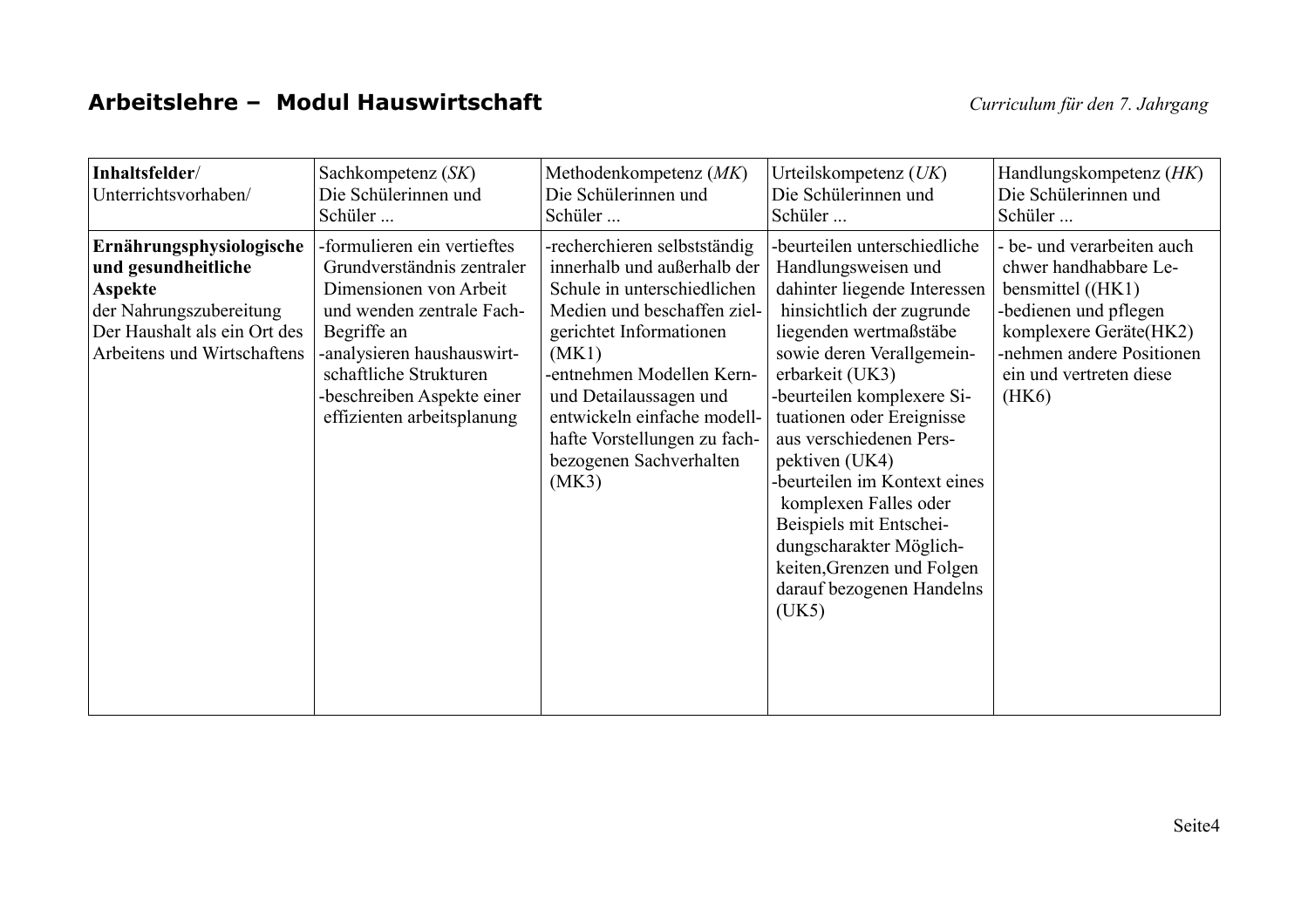| Inhaltsfelder/<br>Unterrichtsvorhaben/                                                                                                                      | Sachkompetenz (SK)<br>Die Schülerinnen und<br>Schüler                                                                                                                                                                                               | Methodenkompetenz $(MK)$<br>Die Schülerinnen und<br>Schüler                                                                                                                                                                                                                                                             | Urteilskompetenz $(UK)$<br>Die Schülerinnen und<br>Schüler                                                                                                                                                                                                                                                                                                                                                                                                                            | Handlungskompetenz (HK)<br>Die Schülerinnen und<br>Schüler                                                                                                                                     |
|-------------------------------------------------------------------------------------------------------------------------------------------------------------|-----------------------------------------------------------------------------------------------------------------------------------------------------------------------------------------------------------------------------------------------------|-------------------------------------------------------------------------------------------------------------------------------------------------------------------------------------------------------------------------------------------------------------------------------------------------------------------------|---------------------------------------------------------------------------------------------------------------------------------------------------------------------------------------------------------------------------------------------------------------------------------------------------------------------------------------------------------------------------------------------------------------------------------------------------------------------------------------|------------------------------------------------------------------------------------------------------------------------------------------------------------------------------------------------|
| Ernährungsphysiologische<br>und gesundheitliche<br><b>Aspekte</b><br>der Nahrungszubereitung<br>Der Haushalt als ein Ort des<br>Arbeitens und Wirtschaftens | -formulieren ein vertieftes<br>Grundverständnis zentraler<br>Dimensionen von Arbeit<br>und wenden zentrale Fach-<br>Begriffe an<br>-analysieren haushauswirt-<br>schaftliche Strukturen<br>-beschreiben Aspekte einer<br>effizienten arbeitsplanung | -recherchieren selbstständig<br>innerhalb und außerhalb der<br>Schule in unterschiedlichen<br>Medien und beschaffen ziel-<br>gerichtet Informationen<br>(MK1)<br>-entnehmen Modellen Kern-<br>und Detailaussagen und<br>entwickeln einfache modell-<br>hafte Vorstellungen zu fach-<br>bezogenen Sachverhalten<br>(MK3) | -beurteilen unterschiedliche<br>Handlungsweisen und<br>dahinter liegende Interessen<br>hinsichtlich der zugrunde<br>liegenden wertmaßstäbe<br>sowie deren Verallgemein-<br>erbarkeit (UK3)<br>-beurteilen komplexere Si-<br>tuationen oder Ereignisse<br>aus verschiedenen Pers-<br>pektiven (UK4)<br>-beurteilen im Kontext eines<br>komplexen Falles oder<br>Beispiels mit Entschei-<br>dungscharakter Möglich-<br>keiten, Grenzen und Folgen<br>darauf bezogenen Handelns<br>(UK5) | - be- und verarbeiten auch<br>chwer handhabbare Le-<br>bensmittel $((HK1)$<br>-bedienen und pflegen<br>komplexere Geräte(HK2)<br>-nehmen andere Positionen<br>ein und vertreten diese<br>(HK6) |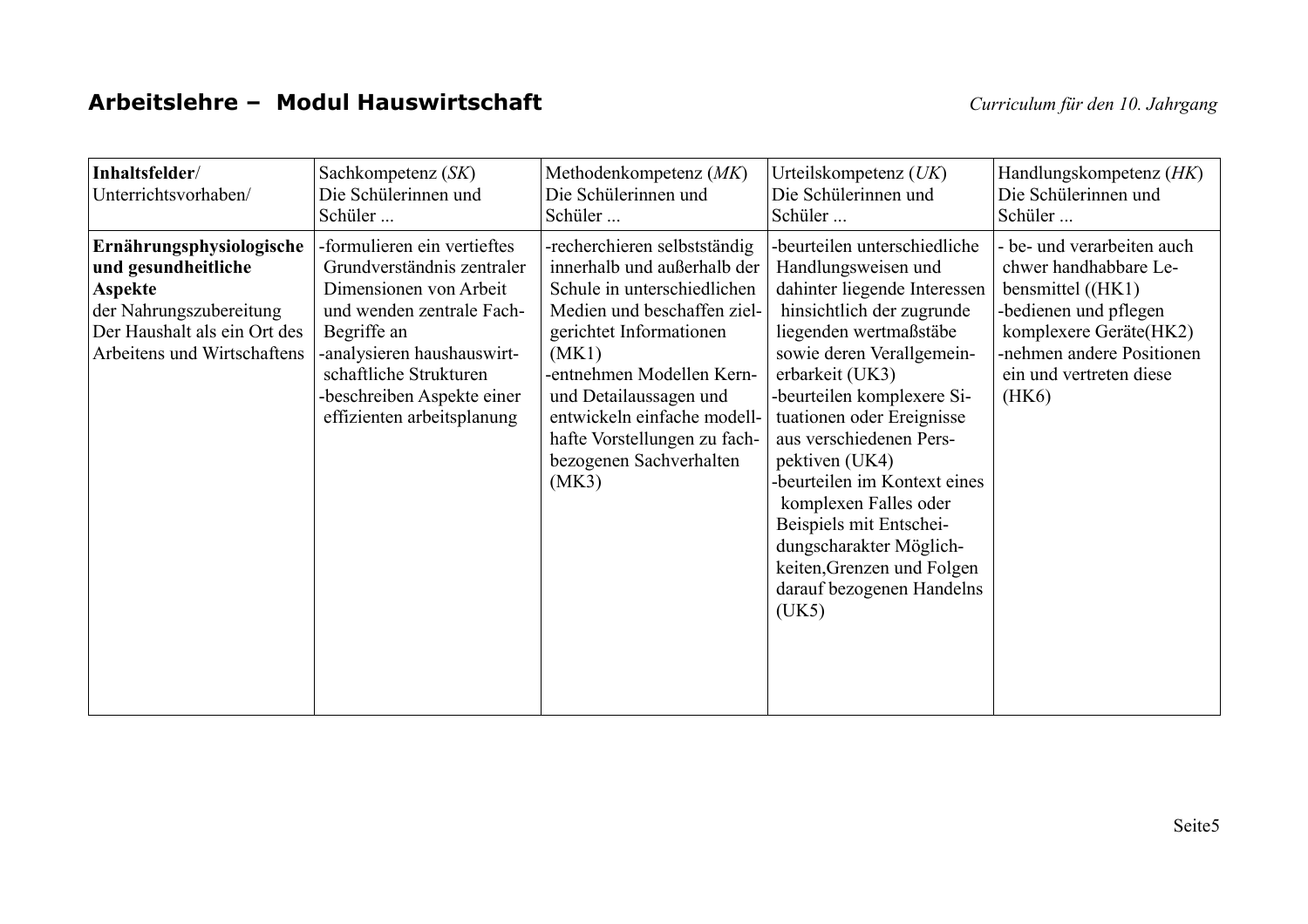# Technik

## Schulinterner Lehrplan

| Inhaltsfelder<br>Unterrichtsvorhaben                                                                                                                                                                                                                                                                                                                                                               | Sachkompetenz (SK)<br>Die Schülerinnen und<br>Schüler                                                                                                                                                                                                                                                                                                                                                                                                                                                                                                                                                                                 | Methoden-und<br>Verfahrens-<br>kompetenz (MK)<br>Die Schülerinnen<br>und Schüler                                                                                                                            | Urteils- und<br>Entscheidungs-<br>kompetenz (UK)<br>Die Schülerinnen und<br>Schüler                                                                                                                                                                                                                                                            | Handlungs-<br>Kompetenz (HK)<br>Die Schülerinnen und<br>Schüler                                                                                                                                                                                                                                                                         |
|----------------------------------------------------------------------------------------------------------------------------------------------------------------------------------------------------------------------------------------------------------------------------------------------------------------------------------------------------------------------------------------------------|---------------------------------------------------------------------------------------------------------------------------------------------------------------------------------------------------------------------------------------------------------------------------------------------------------------------------------------------------------------------------------------------------------------------------------------------------------------------------------------------------------------------------------------------------------------------------------------------------------------------------------------|-------------------------------------------------------------------------------------------------------------------------------------------------------------------------------------------------------------|------------------------------------------------------------------------------------------------------------------------------------------------------------------------------------------------------------------------------------------------------------------------------------------------------------------------------------------------|-----------------------------------------------------------------------------------------------------------------------------------------------------------------------------------------------------------------------------------------------------------------------------------------------------------------------------------------|
| Sicherheit am Arbeitsplatz<br>Sicherheitstechnische<br><b>Interweisung:</b><br>schnelles und richtiges<br>/erhalten bei einer<br>Gefahren-bzw.<br><b>Jnfallsituation.</b><br>sichere Handhabung von<br>Holzwerkzeugen<br>Fertigungsprozesse<br>Gemäß Arbeitsplan mit<br>Zeichnung und festgelegten<br>Arbeitsschritten sach- und<br>fachgerecht einen<br>Alltagsgegenstand fertigen<br>und prüfen. | erklären<br>sicherheitsrelevante<br>Aspekte in Technikräumen.<br>benennen Einrichtungen,<br>Maschinen und Werkzeuge<br>in Technikräumen (SK1).<br>unterscheiden<br>unterschiedliche<br>Werkzeuge (z.B.<br>Holzsägen: Puk-, Fein- und<br>Laubsäge) in ihrer<br>Handhabung.<br>ordnen einfache<br>fachbezogene<br>Sachverhalte richtig ein<br>$(SK1)$ ,<br>wenden Fachbegriffe<br>(Geräte, Werkzeuge,<br>Material) sachgerecht an<br>(SK3),<br>beschreiben grundlegende<br>technische Prozesse.<br>benennen Verfahren und<br>Kriterien zur Überprüfung<br>der Qualität angefertigter<br>Werkstücke (Lokomotive<br>und Waggon aus Holz). | entnehmen<br>Einzelmaterialien<br>wichtige<br>Informationen<br>$(MK1)$ .<br>erheben angeleitet<br>Daten durch<br>Beobachtung,<br>Erkundung und den<br>Einsatz<br>vorgegebener<br>Messverfahren<br>$(MK3)$ . | beurteilen<br>Verarbeitungsprozesse<br>im Hinblick auf das<br>Schonen und Einsparen<br>von Material (UK1).<br>bewerten eingesetzte<br>Verfahren hinsichtlich<br>ihrer Grenzen und<br>Effizienz sowie der<br>Veränderung des<br>Materials.<br>bewerten das<br>Arbeitsergebnis<br>hinsichtlich seines<br>Aussehens und seiner<br>Funktionalität. | be- und verarbeiten einfach<br>handhabbare Werkstoffe<br>$(HK 1)$ ,<br>bedienen und pflegen<br>einfache Werkzeuge (HK 2),<br>erstellen in ihrer Struktur<br>klar vorgegebene Produkte<br>(Lokomotive und Waggon<br>aus Holz) zu fachbezogenen<br>Sachverhalten und<br>präsentieren diese im<br>unterrichtlichen<br>Zusammenhang (HK 4). |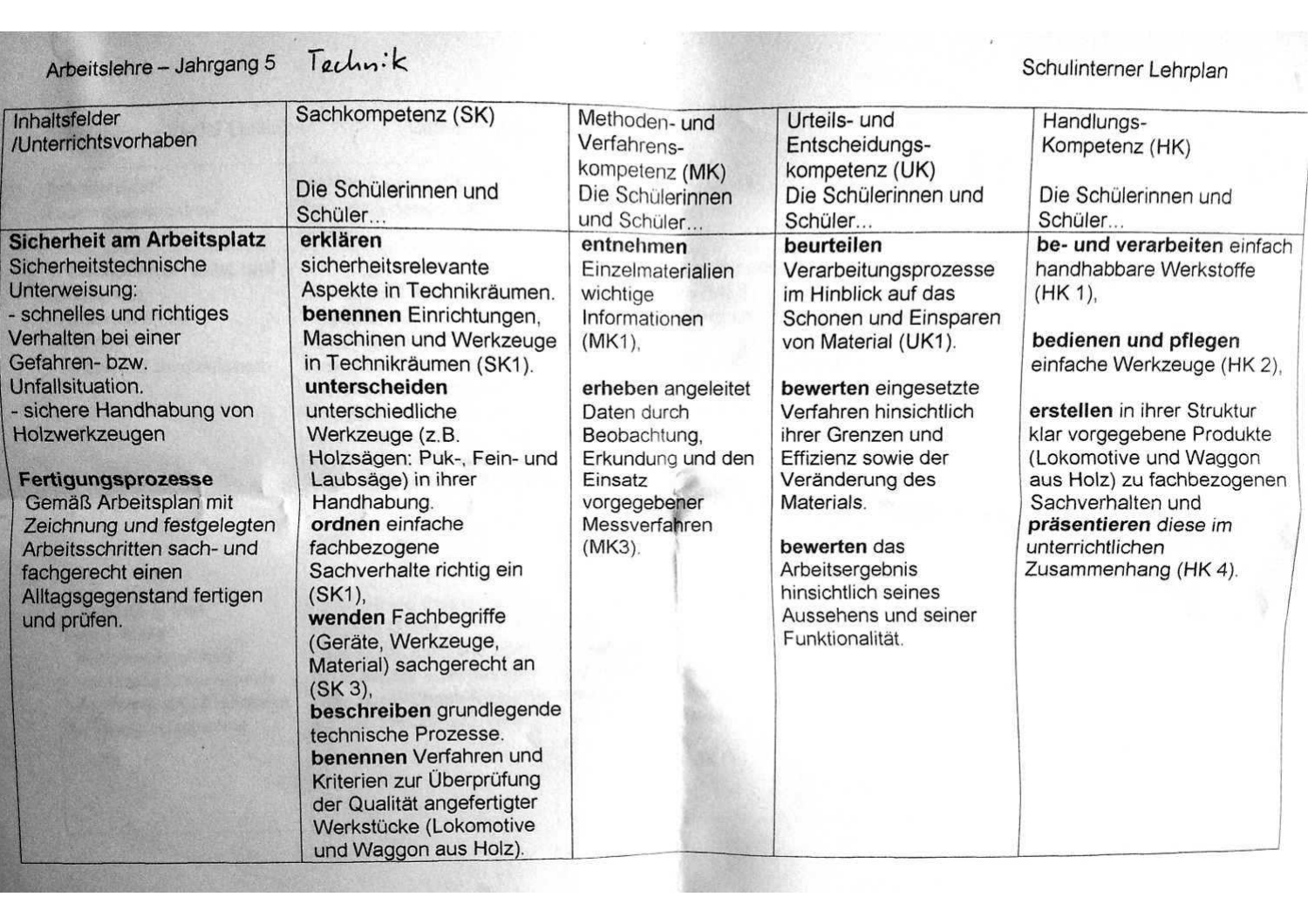| Inhaltsfelder/<br>Unterrichtsvorhaben/                                                                                                              | Sachkompetenz (SK)<br>Die Schülerinnen und<br>Schüler                                                                                                                                                                 | Methodenkompetenz (MK)<br>Die Schülerinnen und<br>Schüler.                                                                                                                                                    | Urteilskompetenz (UK)<br>Die Schülerinnen und<br>Schüler                                                                                                                                                                                              | Handlungskompetenz (HK)<br>Die Schülerinnen und<br>Schüler                                                                                                            |
|-----------------------------------------------------------------------------------------------------------------------------------------------------|-----------------------------------------------------------------------------------------------------------------------------------------------------------------------------------------------------------------------|---------------------------------------------------------------------------------------------------------------------------------------------------------------------------------------------------------------|-------------------------------------------------------------------------------------------------------------------------------------------------------------------------------------------------------------------------------------------------------|-----------------------------------------------------------------------------------------------------------------------------------------------------------------------|
| 1. Energieversorgung und -<br>einsparung<br>- Kraftwerkstypen<br>- Energie<br>- technische Innovationen                                             | - Planen und Auswerten von<br>Projekten<br>- Ökologische<br>Zusammenhänge erkennen<br>- benennen Systeme zur<br>Energieumwandlung<br>beschreiben Unterschiede<br>zw. fossilen, nuklearen und<br>regenerativen Quellen | - Interpretation von Tabellen<br>und Schaubildern (MK6)<br>-entwickeln Kriterien und<br>Indikatoren zur<br>Beschreibung, Erklärung<br>und Überprüfung fach<br>bezogener Sachverhalte<br>(MK8)                 | - beurteilen Vor-und<br>Nachteile der<br>Energieerzeugung<br>- entscheiden sich in<br>komplexeren, fachlich<br>geprägten Situationen<br>begründet für<br>Handlungsoptionen, wägen<br>Alternativen ab und<br>beurteilen mögliche<br>Konsequenzen (UK4) | - entwickeln auch in<br>kommunikativen<br>Zusammenhängen Lösungen<br>und Lösungswege für<br>komplexere fachbezogene<br>Probleme und setzen diese<br>$ggf.$ um $(HK3)$ |
| 2. Recycling und<br><b>Verpackung</b><br>- Recyclingkreisläufe<br>- technische Innovationen<br>- Recycling als Möglichkeit<br>der Energieeinsparung | - analysieren technische<br>Prozesse (SK4)<br>- beschreiben anhand eines<br>Beispiels die Auswirkungen<br>eines nachhaltigen Konsums<br>auf den Energieverbrauch                                                      | - analysieren einzelne<br>Fallbeispiele aus dem Alltag<br>- entnehmen Modellen Kern-<br>und Detailaussagen und<br>entwickeln einfache<br>modellhafte Vorstellungen<br>zu fachbezogenen<br>Sachverhalten (MK1) | - beurteilen den Umgang mit<br>Verpackungen in Haushalt<br>und Familie<br>- beurteilen differenziert<br>fachbezogene Sachverhalte,<br>Systeme und Verfahren vor<br>dem Hintergrund relevanter,<br>auch selbst entwickelter<br>Kriterien (UK1)         | - erstellen (Medien-)<br>Produkte zu fachbezogenen<br>Sachverhalten und<br>präsentieren diese (HK4)                                                                   |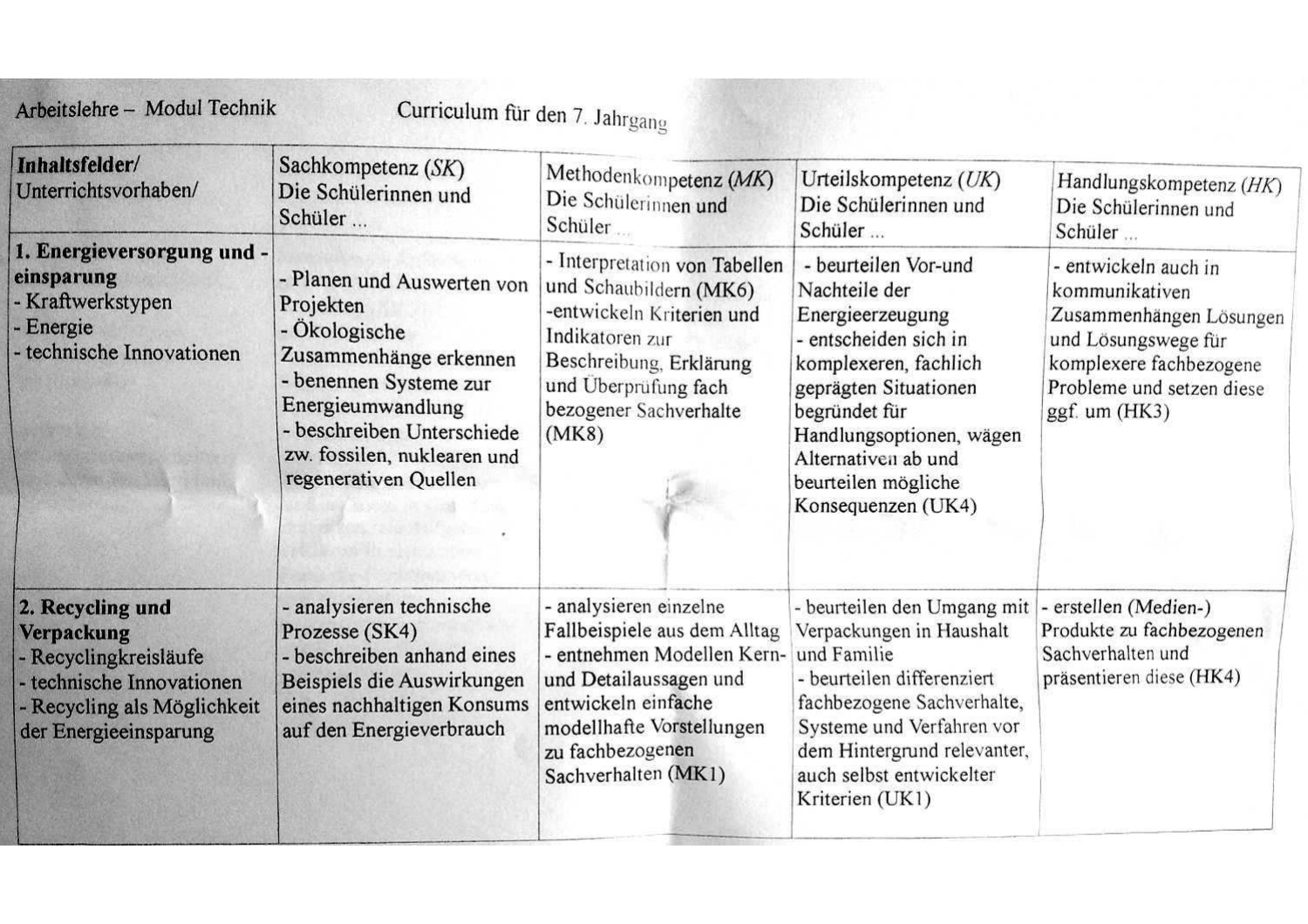#### Arbeitslehre - Modul Technik

| Inhaltsfelder/            | Sachkompetenz (SK)           | Methodenkompetenz (MK)                                   | Urteilskompetenz $(UK)$     | Handlungskompetenz (HK)                                                                                             |
|---------------------------|------------------------------|----------------------------------------------------------|-----------------------------|---------------------------------------------------------------------------------------------------------------------|
| Unterrichtsvorhaben/      |                              |                                                          |                             | Die Schülerinnen und Schüler Die Schülerinnen und Schüler Die Schülerinnen und Schüler Die Schülerinnen und Schüler |
| Informations- und         | formulieren Anforderungen    | analysieren und interpretieren begründen die Auswahl zum |                             | erstellen einen elektrischen                                                                                        |
| Kommunikationstechnik:    | an eine elektrische          | komplexe dis-kontinuierliche Einsatz von Bauteilen       |                             | Schaltkreis,                                                                                                        |
|                           | Schaltung (SK 2),            | Texte wie Grafiken,                                      | elektrischer Schaltungen    | reflektieren den eigenen                                                                                            |
| Funktionsweise von        | analysieren die              | Schaltpläne und Diagramme                                | (UK2),                      | Umgang mit Informations-                                                                                            |
| elektrischen Schaltungen/ | Funktionsweise elektrischer  | (MK6)                                                    | beurteilen verschiedene     | und Kommunikationstechnik                                                                                           |
| Schaltpläne               | Schaltungen auch mithilfe    |                                                          | Verwendungsmöglichkeiten    |                                                                                                                     |
|                           | von Schaltplänen (SK4),      |                                                          | elektrischer Schaltungen im |                                                                                                                     |
| Geräte der                | benennen Subsysteme von      |                                                          | Alltag $(UKI)$ ,            |                                                                                                                     |
| Informationsverarbeitung  | Geräten der                  |                                                          | erörtern und bewerten den   |                                                                                                                     |
| und deren Funktion und    | Informationsverarbeitung und |                                                          | Nutzen elektrischer         |                                                                                                                     |
| Handhabung                | erläutern in Grundzügen      |                                                          | Schaltungen auf ihre        |                                                                                                                     |
|                           | deren zentrale Aufgabe,      |                                                          | Auswirkung auf              |                                                                                                                     |
|                           | erklären in elementarer Form |                                                          | Arbeitsabläufe (UK4)        |                                                                                                                     |
|                           | die Funktionsweise und       |                                                          |                             |                                                                                                                     |
|                           | Handhabung ausgewählter      |                                                          |                             |                                                                                                                     |
|                           | Informations- und            |                                                          |                             |                                                                                                                     |
|                           | Kommunikations- systeme      |                                                          |                             |                                                                                                                     |
|                           | (SK3)                        |                                                          |                             |                                                                                                                     |
|                           |                              |                                                          |                             |                                                                                                                     |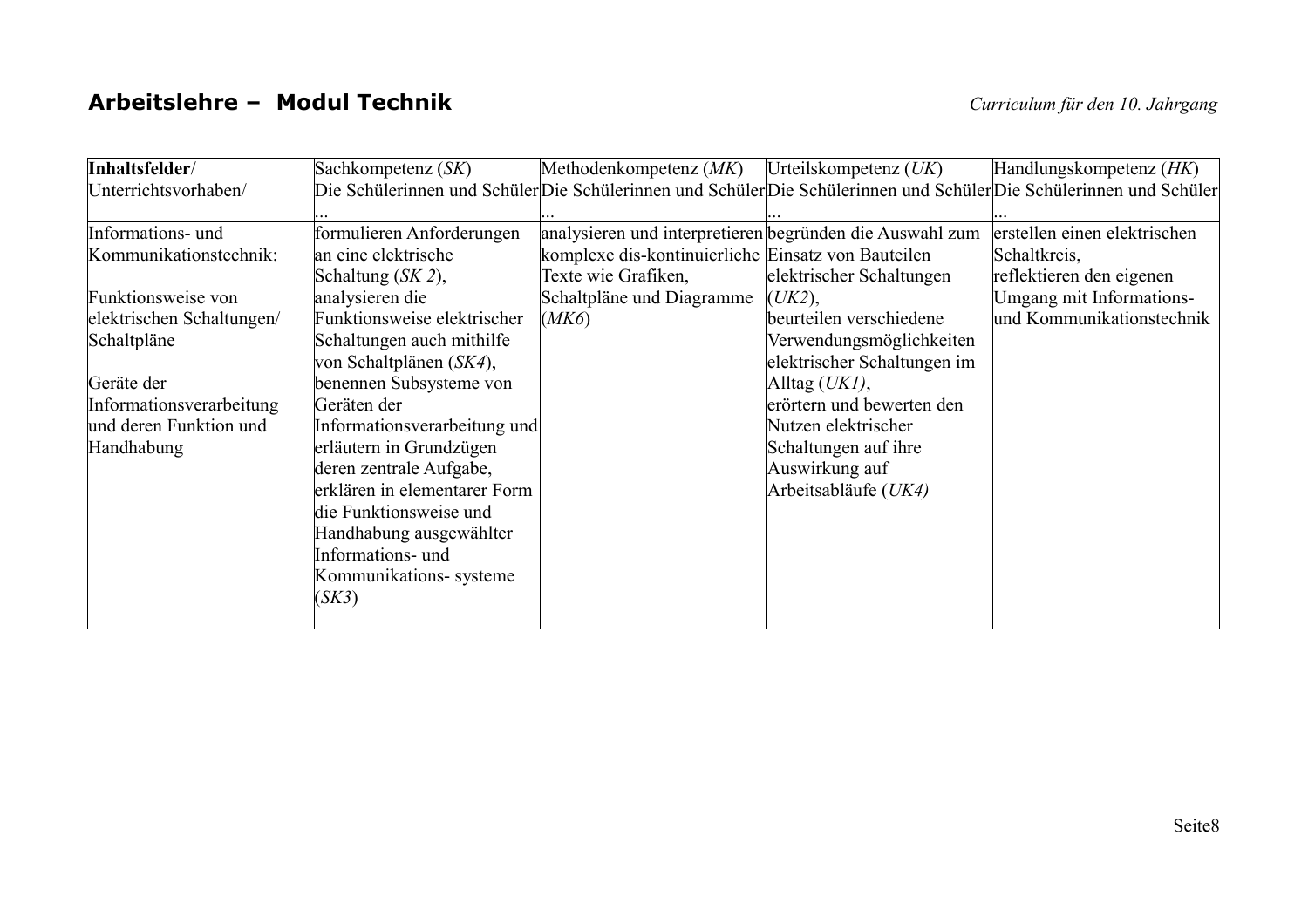#### Arbeitslehre - Modul Wirtschaft

| Inhaltsfelder/                              | Sachkompetenz (SK)           | Methodenkompetenz $(MK)$   | Urteilskompetenz $(UK)$       | Handlungskompetenz (HK)                                                                                             |
|---------------------------------------------|------------------------------|----------------------------|-------------------------------|---------------------------------------------------------------------------------------------------------------------|
| Unterrichtsvorhaben/                        |                              |                            |                               | Die Schülerinnen und Schüler Die Schülerinnen und Schüler Die Schülerinnen und Schüler Die Schülerinnen und Schüler |
|                                             |                              |                            |                               |                                                                                                                     |
| Wirtschaften in privaten                    | ordnen unterschiedliche      | kategorisieren die         | - ordnen verschiedene         | $-HK4)$                                                                                                             |
| Haushalten                                  | Bedürfnisse ein (materielle, | Bedürfnisse in einer Säule | Bedürfnisse nach Wichtigkeit- | stellen kontroverse                                                                                                 |
| 1. Das brauche ich unbedingt! immaterielle, |                              | Bedürfnissäule)            | und Dringlichkeit             | Positionen in der Familie dar                                                                                       |
| Kann ich mir das leisten?                   | lebensnotwendig, Luxus,      | (MK2)                      |                               | (HK3)                                                                                                               |
|                                             | Kultur) (SK1)                |                            | - verbalisieren ihre eigenen  |                                                                                                                     |
|                                             |                              | ordnen Beispiele in eine   | Bedürfnisse und begründen     |                                                                                                                     |
|                                             | beschreiben den Einfluss     | Grafik (MK2)               | ihre Entscheidungen           |                                                                                                                     |
|                                             | von sozialen Gruppen auf die |                            | (UK2)                         |                                                                                                                     |
|                                             | eigene Bedürfnisstruktur     |                            |                               |                                                                                                                     |
|                                             | (Familie, Freundeskreis,     |                            |                               |                                                                                                                     |
|                                             | Schulumfeld) (SK3)           |                            |                               |                                                                                                                     |
|                                             | beschreiben ökonomische      |                            |                               |                                                                                                                     |
|                                             | Strukturen/Prozesse          |                            |                               |                                                                                                                     |
|                                             | Taschengeld, Haushaltsgeld)  |                            |                               |                                                                                                                     |
|                                             | (SK4/5)                      |                            |                               |                                                                                                                     |
|                                             |                              |                            |                               |                                                                                                                     |
|                                             | erkennen und benennen        |                            |                               |                                                                                                                     |
|                                             | verschiedene Bereiche, die   |                            |                               |                                                                                                                     |
|                                             | ein Haushalt umfasst (SK2)   |                            |                               |                                                                                                                     |
|                                             |                              |                            |                               |                                                                                                                     |
|                                             |                              |                            |                               |                                                                                                                     |
|                                             |                              |                            |                               |                                                                                                                     |
|                                             |                              |                            |                               |                                                                                                                     |
|                                             |                              |                            |                               |                                                                                                                     |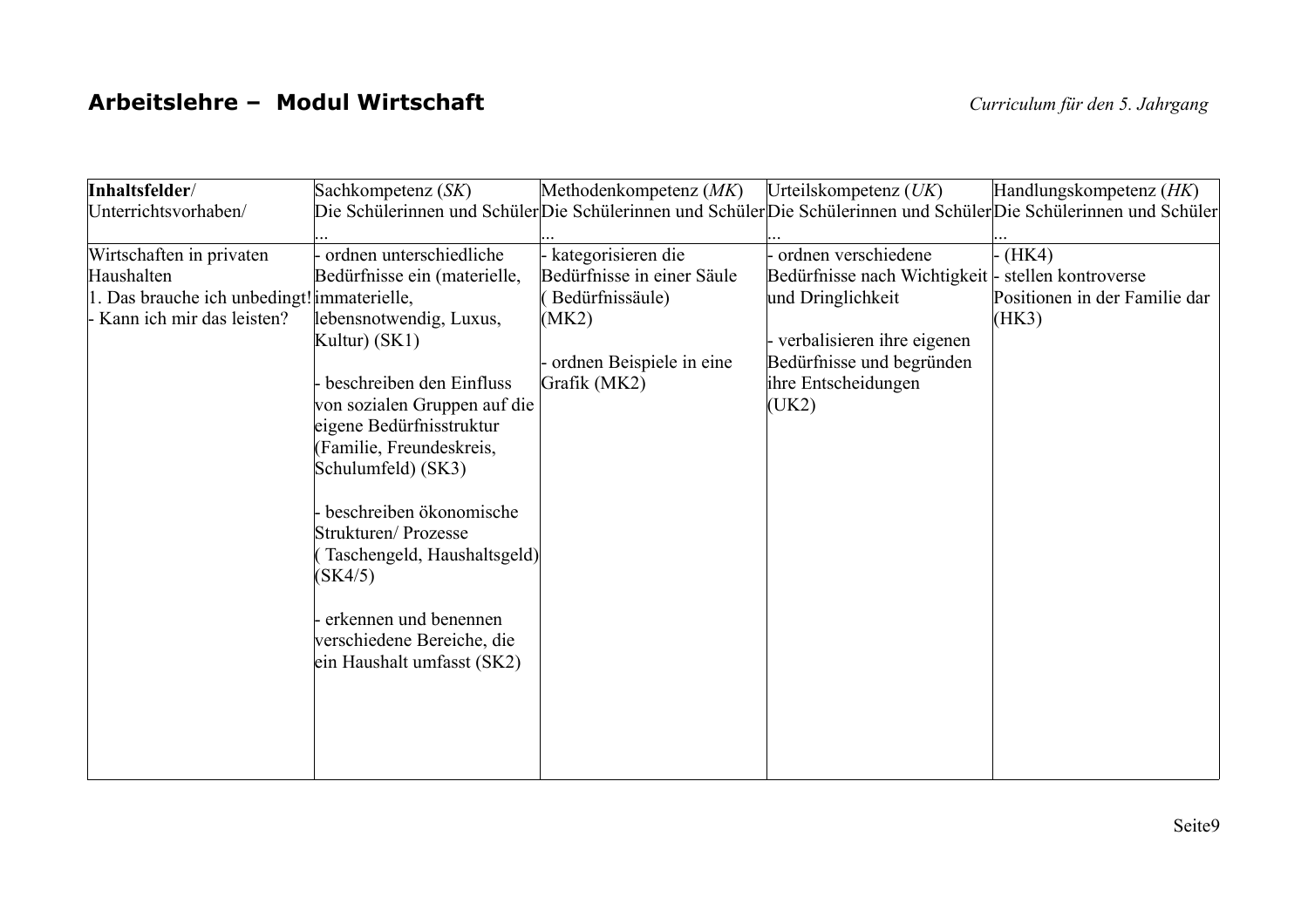| 2. Der private Haushalt - ein<br>Ort des Zusammenlebens           | - formulieren ein<br>Grundverständnis zentraler<br>Dimensionen von Arbeit<br>(Arbeitsteilung bei der Haus-<br>und Berufsarbeit,<br>Doppelbelastung) (SK2)<br>stellen anhand eines<br>Haushaltsspiegels die<br>anfallenden Aufgaben dar<br>(SK3) | - analysieren einzelne<br>Fallbeispiele aus dem Alltag Haushalt und Familie (UK1)<br>(MK9) | - beurteilen das Arbeiten in                |                                                                                                                                                                                                                                                                                                                                                                               |
|-------------------------------------------------------------------|-------------------------------------------------------------------------------------------------------------------------------------------------------------------------------------------------------------------------------------------------|--------------------------------------------------------------------------------------------|---------------------------------------------|-------------------------------------------------------------------------------------------------------------------------------------------------------------------------------------------------------------------------------------------------------------------------------------------------------------------------------------------------------------------------------|
| 3. Augen auf beim<br>Warenkauf- Was bekomme<br>ich für mein Geld? | benennen Funktionen des<br>Geldes (SK1)<br>erkennen die Vorteile der<br>Geldwirtschaft gegenüber der Tabelle auf (MK6)<br>Tauschwirtschaft (SK5)                                                                                                | - werten Diagramme aus<br>(MK11)<br>- listen Eingaben und<br>Ausgaben in einer einfachen   | stellen konsumkritische<br>Fragen auf (UK3) | Die Schüler planen einen<br>Unterrichtsgang: "Wir<br>vergleichen die Preise auf<br>dem Vingster Markt!"<br>Unterrichtsgangs bei<br>Kaufland oder Aldi: Wie<br>werden Kundinnen und<br>Kunden angelockt? (Stopper,<br>Sonderangebote, etc) Wo<br>liegen die preiswertesten<br>bzw. die teuersten Produkte?<br>Die SuS untersuchen die<br>Platzierung ausgewählter<br>Produkte. |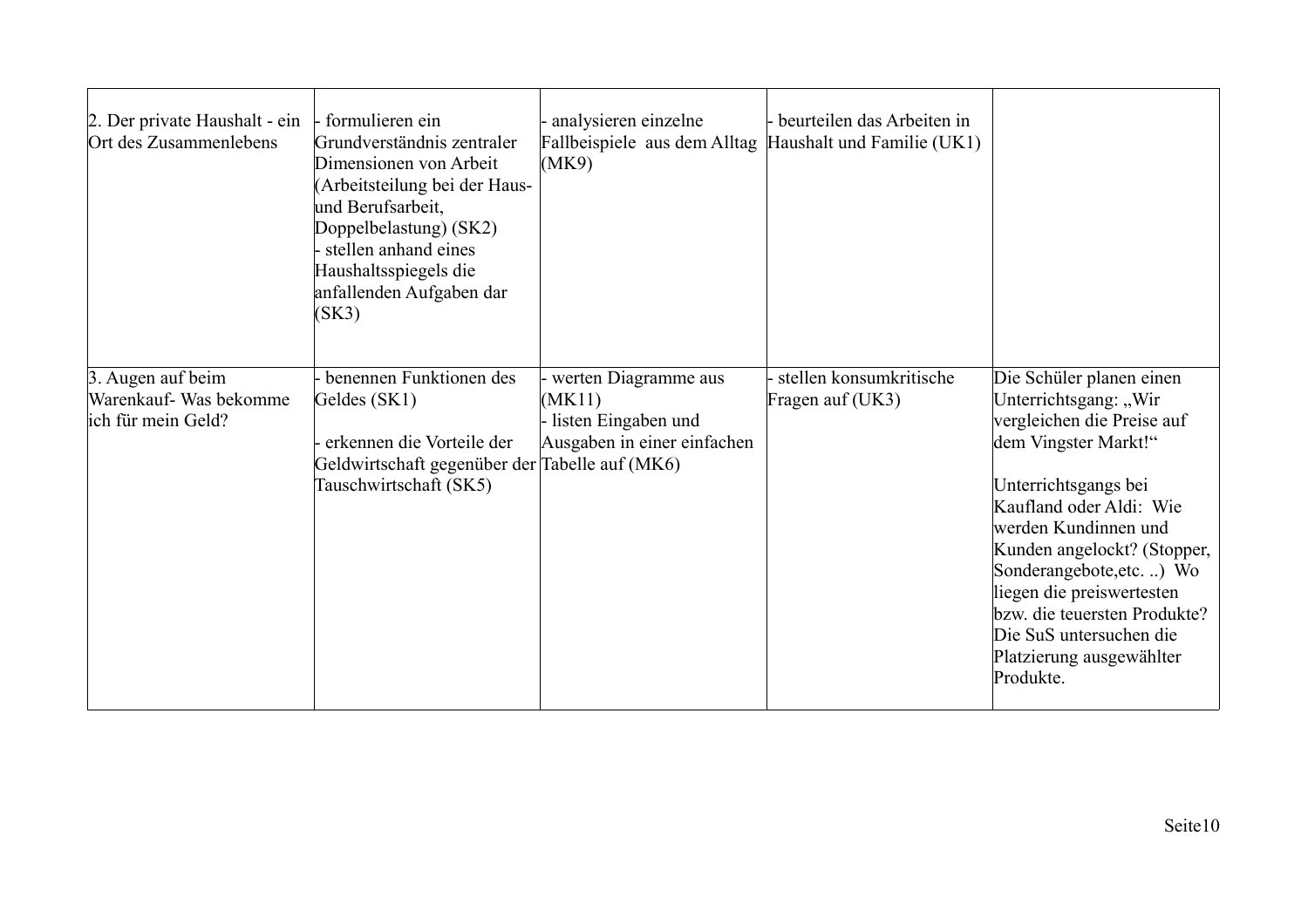#### Arbeitslehre - Modul Wirtschaft

| Inhaltsfelder/<br>Unterrichtsvorhaben/<br>Thema. Das Geld<br>Stundenumfang: 10-12 UStd | Sachkompetenz (SK)<br>Die Schülerinnen und<br>Schüler                                                                                                                   | Methodenkompetenz (MK)<br>Die Schülerinnen und<br>Schüler                                                                                                                                               | Urteilskompetenz $(UK)$<br>Die Schülerinnen und<br>Schüler                                                                | Handlungskompetenz (HK)<br>Die Schülerinnen und<br>Schüler                                                       |
|----------------------------------------------------------------------------------------|-------------------------------------------------------------------------------------------------------------------------------------------------------------------------|---------------------------------------------------------------------------------------------------------------------------------------------------------------------------------------------------------|---------------------------------------------------------------------------------------------------------------------------|------------------------------------------------------------------------------------------------------------------|
| <b>Funktionen des Geldes</b>                                                           | Nennen und beschreiben die<br>Aufgaben und Eigenschaften<br>des Geldes.                                                                                                 | Analysieren Fallbeispiele.                                                                                                                                                                              | Beurteilen die Funktion des<br>Geldes als Tauschmittel.<br>Begründen, weshalb Geld<br>ein geeignetes Tauschmittel<br>ist. | Reflektieren den eigenen<br>Umgang mit Geld.                                                                     |
| Entwicklung des Geldes                                                                 | Beschreiben an Hand von<br>historischen Beispielen, wie<br>sich das Geld entwickelt hat<br>(Warentausch-Warengeld-<br>erste Münzen-Übergang zum Geldes.<br>Papiergeld). | Analysieren historische<br>Ereignisse im<br>Zusammenhang mit der<br>Weiterentwicklung des                                                                                                               | Bewerten Vor und Nachteile<br>der jeweiligen Geldart.                                                                     | Präsentieren in einem<br>Kurzvortrag die jeweilige<br>Geldart.                                                   |
| Unser heutiges Geld – der<br>Euro                                                      | Beschreiben den Euro als<br>gemeinsame Währung der<br>Europäischen<br>Währungsunion.                                                                                    | Recherchieren (Euro-Länder, Beurteilen die Bedeutung<br>Druck der Banknoten und<br>Schutz vor Fälschungen,<br>Prägung der Münzen und<br>Bestimmung der<br>abgebildeten Prägungen der<br>Münzrückseiten) | einer gemeinsamen<br>europäischen Währung.                                                                                | Führen Straßeninterviews<br>durch bei Erwachsenen: "10<br>Jahre Euro - lieber wieder<br>zurück zur alten D-Mark? |
| Der bargeldlose<br>Zahlungsverkehr                                                     | Nennen und beschreiben die<br>Formen und Elemente des<br>Zahlungsverkehrs<br>(Überweisungsauftrag,<br>Elektronic Cash, Geldkarte,<br>Online-Banking, Girokonto).        | Analysieren Fallbeispiele.                                                                                                                                                                              | Beurteilen und bewerten die<br>Vor- und Nachteile der<br>modernen Zahlungsarten.                                          | Reflektieren über die<br>Einrichtung eines<br>Jugendgirokontos.<br>Füllen einen Überweisungs-<br>Auftrag aus.    |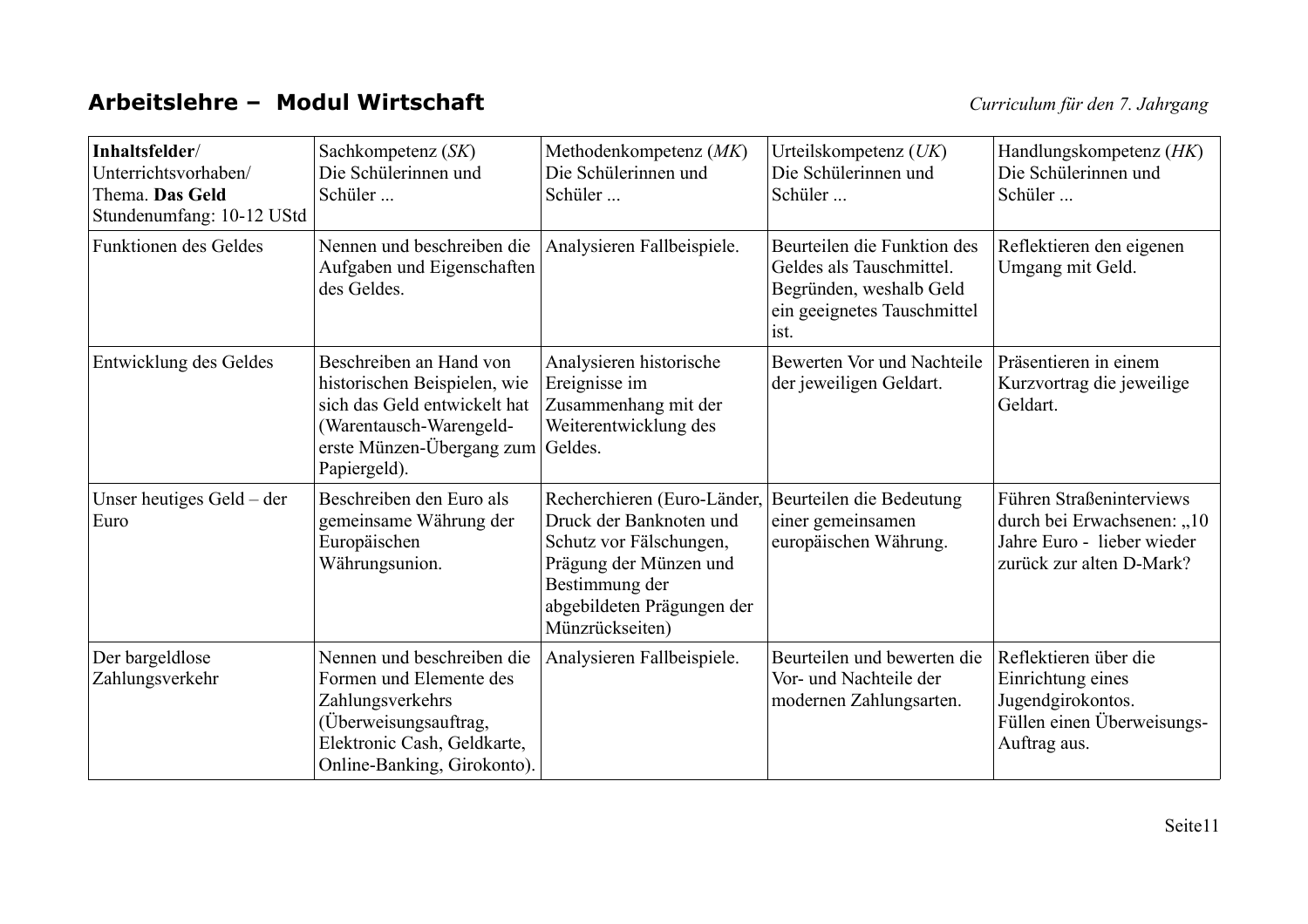#### Arbeitslehre - Modul Wirtschaft

| Inhaltsfelder/<br>Unterrichtsvorhaben/                                     | Sachkompetenz (SK)<br>Die Schülerinnen und<br>Schüler                                                                                                                                                                                                       | Methodenkompetenz (MK)<br>Die Schülerinnen und<br>Schüler                                                                                                                                          | Urteilskompetenz $(UK)$<br>Die Schülerinnen und<br>Schüler                                                                                                                                                                                                                                                                                                   | Handlungskompetenz (HK)<br>Die Schülerinnen und<br>Schüler                                                                                                                                 |
|----------------------------------------------------------------------------|-------------------------------------------------------------------------------------------------------------------------------------------------------------------------------------------------------------------------------------------------------------|----------------------------------------------------------------------------------------------------------------------------------------------------------------------------------------------------|--------------------------------------------------------------------------------------------------------------------------------------------------------------------------------------------------------------------------------------------------------------------------------------------------------------------------------------------------------------|--------------------------------------------------------------------------------------------------------------------------------------------------------------------------------------------|
| Zukunft von Arbeit und<br><b>Beruf</b><br>1. Meine erste eigene<br>Wohnung | - entwickeln eine<br>Vorstellung über finanzielle<br>Belastungen eines<br>eigenständigen Lebens<br>(Mietvertrag, Anmeldung,<br>laufende Kosten)<br>- systematisieren<br>komplexere fachbezogene<br>Sachverhalte (SK1)                                       | - erstellen Checklisten zur<br>Regelung und Organisation<br>(MK2)<br>- berechnen und analysieren<br>Fallbeispiele und nehmen<br>Verallgemeinerungen vor<br>(MK9)                                   | - beurteilen ausgewählte<br>Sachverhalte (laufende<br>Kosten, etc.) und stellen<br>selbst entwickelte<br>Kostenpläne nach<br>(UKI)<br>- formulieren einen<br>argumentativ begründeten<br>eigenen Standpunkt zur<br>Frage: "Was brauchst Du?"<br>und prüfen, ob der erreichte<br>Wissensstand als Basis für<br>eine eigenes Urteil<br>hinreichend ist $(UK2)$ | - erstellen ein "Erste-<br>WohnungsHilfe Plakat" mit<br>fachbezogenen<br>Sachverhalten, relevanten<br>Tipps und präsentieren dies<br>persönlicher Gewichtung auf im schulischen Raum (HK2) |
| 2. Behördengänge – wo<br>muss ich hin?                                     | - benennen Zuständigkeiten<br>kommunaler Behörden und<br>Institutionen (Agentur für<br>Arbeit, Verwaltungen,<br>Finanzamt)<br>- analysieren die<br>Funktionen und Rollen<br>sowie die Handlungs-<br>möglichkeiten ausgewählter<br>Personen und Gruppen SK3) | - recherchieren selbständig<br>zu den Aufgaben von Kreis-<br>und Stadtverwaltung (MK1)<br>- analysieren Texte,<br>Grafiken und Schaubilder<br>ausgewählter Behörden und<br>Verwaltungen $(MK5, 6)$ | - beurteilen Vor- und<br>Nachteile der Verwaltung<br>durch das Internet $(UK4)$                                                                                                                                                                                                                                                                              | - erstellen ein<br>Ordnungssystem für<br>persönlich relevante<br>Unterlagen und vergleichen<br>und bewerten dieses Projekt<br>untereinander (HK5)                                          |